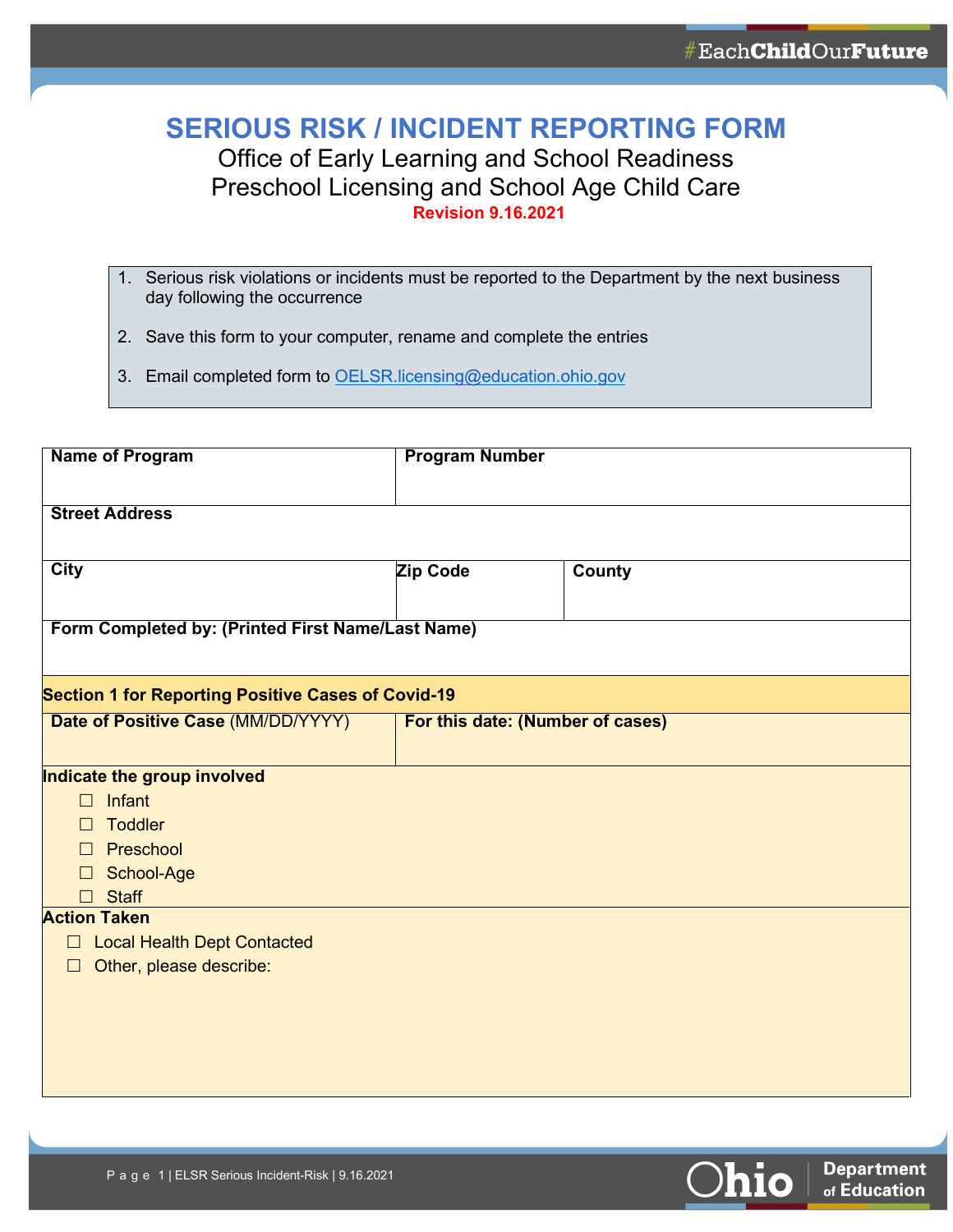| Date of incident/injury (MM/DD/YYYY)                                                                | Time of incident/injury |
|-----------------------------------------------------------------------------------------------------|-------------------------|
|                                                                                                     |                         |
| Who was involved in this incident?                                                                  |                         |
| $\Box$ One or more individual children                                                              |                         |
| $\Box$ Entire Group                                                                                 |                         |
| $\Box$ Entire Program                                                                               |                         |
| $\Box$ Specific Staff                                                                               |                         |
| How many children were involved in the incident?                                                    |                         |
|                                                                                                     |                         |
| Indicate the age(s) of the child(ren) involved in the incident                                      |                         |
| $\Box$ Infant                                                                                       |                         |
| $\Box$ Toddler                                                                                      |                         |
| $\Box$ Preschool                                                                                    |                         |
| $\Box$ School-Age                                                                                   |                         |
| <b>Serious Risk Violation</b>                                                                       |                         |
| $\Box$ Child unattended                                                                             |                         |
| $\Box$ On-site inside program                                                                       |                         |
| $\Box$ On-site outside program<br>$\Box$ Off-site program                                           |                         |
| $\Box$ Child left in a vehicle or transportation policies are not                                   |                         |
| $\Box$ Falsified information is submitted to the department                                         |                         |
| $\Box$ Program fails to report suspected abuse, neglect, or endangerment                            |                         |
| $\Box$ Medication is dispensed to the wrong child, or the wrong dosage is administered              |                         |
| $\Box$ Use of prohibited disciplinary techniques                                                    |                         |
| $\Box$ Substantiated public children's services agency finding of abuse or neglect for any staff    |                         |
| member                                                                                              |                         |
| $\Box$ An employee refuses to be fingerprinted and remains employed, or a person remains            |                         |
| employed when they are not eligible for employment                                                  |                         |
| $\Box$ Swimming activity takes place without a lifeguard, or a lifeguard is used to count in ratio, |                         |
| swimming site is accessible to children without staff supervision, or swimming activity takes       |                         |
| place in a lake, pond, or river                                                                     |                         |
| $\Box$ Weapons or ammunition are on the premises without prior approval in accordance with          |                         |
| Chapter 2923 of the Revised Code and/or are accessible to children                                  |                         |
| $\Box$ The department or its representatives are denied access to conduct a compliance review       |                         |
| $\Box$ Child(ren) are not protected from harm which resulted in a serious incident or injury        |                         |
|                                                                                                     |                         |
|                                                                                                     |                         |
|                                                                                                     |                         |
|                                                                                                     |                         |